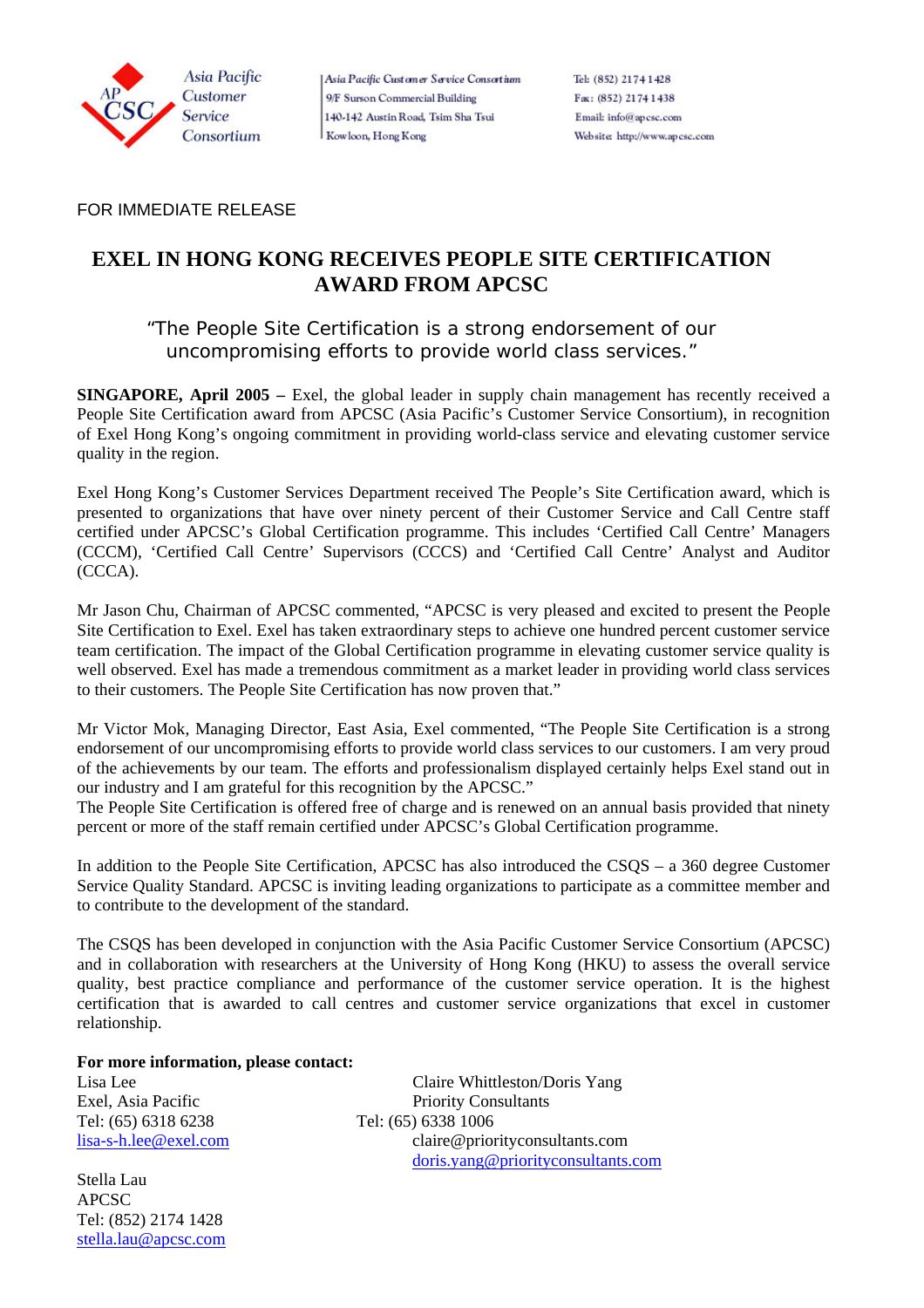

Asia Pacific Customer Service Consortium 9/F Surson Commercial Building 140-142 Austin Road, Tsim Sha Tsui Kowloon, Hong Kong

Tel: (852) 2174 1428 Fax: (852) 2174 1438 Email: info@apcsc.com Website: http://www.ap.csc.com

#### **About Asia Pacific Customer Service Consortium**

Asia Pacific Customer Service Consortium (APCSC) is founded with the belief of that "Excellent Customer Relationship is the only way to Sharpen your Competitive Edge!" The goal of the Consortium is to promote service quality and customer relationship excellence in international cities across the Asia Pacific Region and to recognise and reward companies, business units, teams and individuals that have contributed to the success of both their customers and the organizations that they serve. APCSC jointly offers the most recognized global certifications for Call Centre, Help Desk and Customer Service Management with global education partners and international membership organizations to set worldwide standards. For further information about the Global Certification Programme, People Site Certification or the CSQS, please visit [www.apcsc.com](http://www.apcsc.com/)

#### **About Exel**

Exel is the world leader in supply chain management, providing customer-focused solutions to a wide range of industries including retail, consumer, technology, automotive, healthcare, chemical and industrial.

Exel's innovative supply chain solutions, skilled people and regional coverage, brings together all aspects of freight management and contract logistics in addition to a wide range of integrated, value-added and specialist services. These include supply chain design, consulting, warehousing, distribution, after-sales services and IT support, ensuring that we deliver our customers' products when and where they need them.

Exel is a UK listed, FTSE 100 company, with a turnover of £6.3 billion, and employs over 111,000 people in 2,000 locations in over 135 countries worldwide. Exel's customers include over 75% of the world's largest, quoted non-financial companies.

For further information visit [www.exel.com](http://www.exel.com/)

(If you wish to receive e-mail alerts when new financial results, news or other announcements are released by Exel, please visit www.exel.com and select 'registrations').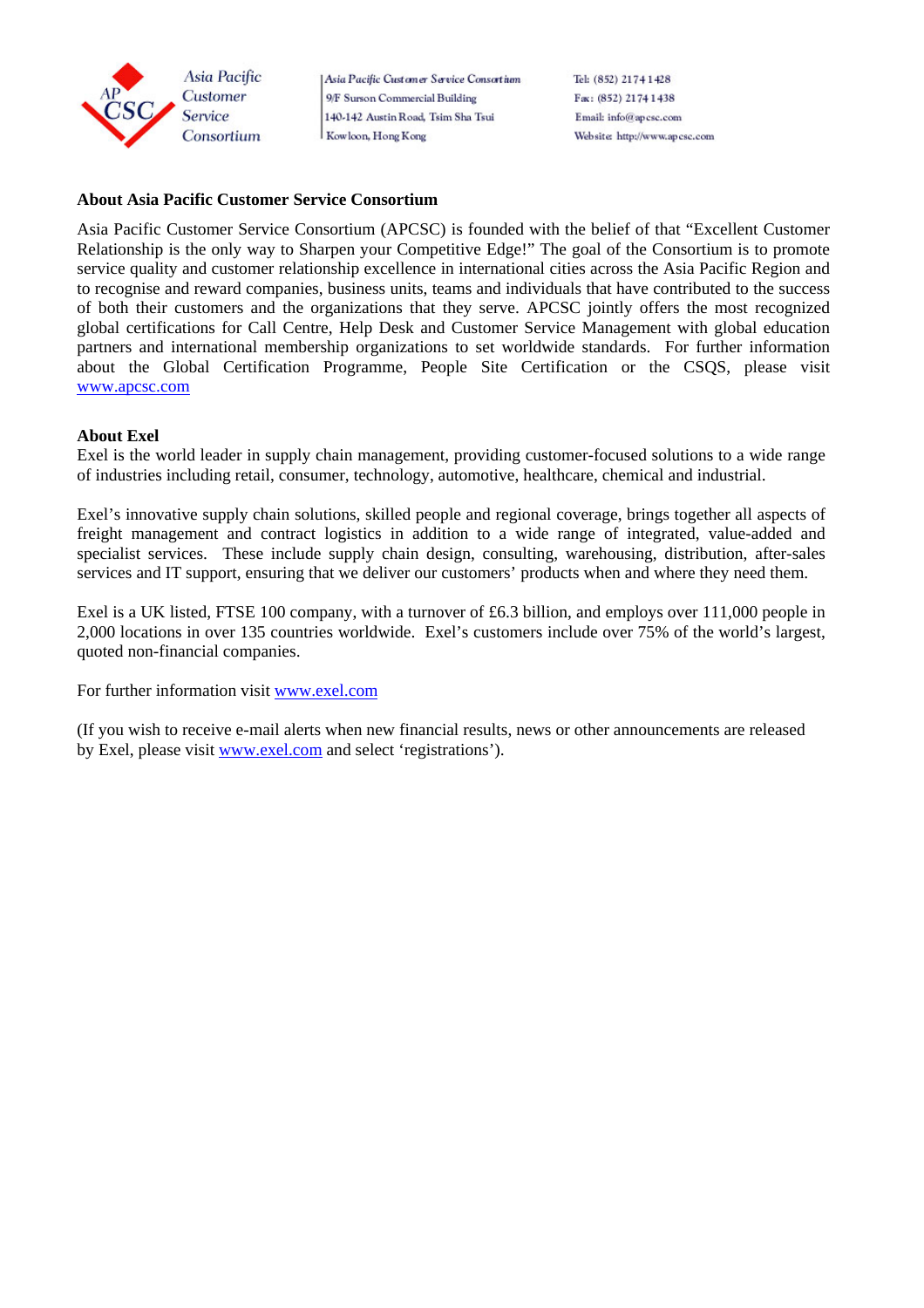

Asia Pacific Custamer Service Consortium 9/F Surson Commercial Building 140-142 Austin Road, Tsim Sha Tsui Kowloon, Hong Kong

Tel: (852) 2174 1428 Fax: (852) 2174 1438 Email: info@apcsc.com Website: http://www.ap.csc.com

即時發放

## 英運(香港)有限公司榮獲亞太顧客服務協會頒發的 「優質客服專員中心證書」

### *"The People Site Certification is a strong endorsement of our uncompromising efforts to provide world class services."*

新加坡, 2005 年 4 月– 英運(香港)有限公司 – 引領全球物流業的國際機構 – 榮獲亞太顧客服務協會頒 發的優質客服專員中心證書,以表揚英運(香港)有限公司不斷致力提供世界級的顧客服務和對提升亞 太區內顧客服務質素的貢獻。

英運(香港)有限公司獲頒發的優質客服專員中心證書,要求機構必須有九成以上的顧客服務和熱線中 心的職員達到亞太顧客服務協會全球性認可培訓證書課程的認証標準,其中包括客服中心資深經理人 員證書 (CCCM),客服中心中層經理證書 (CCCS),客服中心分析及審查員證書 (CCCA)。

亞太顧客服務協會主席 — 朱剛岑先生表示: 「亞太顧客服務協會十分高興將優質客服專員中心證 書頒發給英運(香港)有限公司。英運(香港)有限公司努力使客戶專線中心百分之一百的職員獲得客服 專員認証,全球性認可培訓證書課程對提升顧客服務質素的成效有目共睹。獲得優質客服專員中心 證書正展現英運(香港)有限公司盡心盡力為他們的顧客提供世界級服務。」

英運(香港)有限公司東亞區菙事總經理莫志明先生表示: 「獲得優質客服專員中心證書對我們無條 件地為客戶提供世界級服務的態度無疑是很大的鑒証。我為我們的團隊感到驕傲。他們的努力和專業 態度使英運(香港)有限公司傑出於本行業內,亞太顧客服務協會對此的認同使我感到欣慰。」

優質客服專員中心證書是免費頒發,有效期為一年。只要機構內的顧客服務和熱線中心有九成以上 客服中心職員能達到亞太顧客服務協會全球性認可培訓證書課程的認証標準均可獲免費頒發。

除了優質客服專員中心證書, 亞太顧客服務協會亦推出了一個全面性的**優質顧客服務標準** (CSQS) 。亞太顧客服務協會誠意邀請各領導機構參與,推動優質顧客服務標準的成功。若需要更多 優質顧客服務標準的資料,請登入http://www.apcsc.com

優質顧客服務博會,和香港大學一班研究員的合作而制定,目的是評定整體服務質素, 最佳守則和顧客服務的表現。這是致力於優質顧客關係的客戶中心和顧客服務機構所獲得的最高榮譽。 查詢或訪問,請聯絡:

Lisa Lee Claire Whittleston/Doris Yang Claire Whittleston/Doris Yang Stella Lau Exel, Asia Pacific **Priority Consultants Priority Consultants** APCSC Tel: (65) 6318 6238 Tel: (65) 6338 1006 Tel: (852)2174 1428 [lisa-s-h.lee@exel.com](mailto:lisa-s-h.lee@exel.com) [Claire@priorityconsultants.com](mailto:Claire@priorityconsultants.com) stella.lau@apcsc.com [doris.yang@priorityconsultants.com](mailto:doris.yang@priorityconsultants.com)

### 亞太顧客服務協會

亞太顧客服務協會(APCSC) 成立的信念在於『優質的客戶關係是增強競爭力的唯一方法! 』協會的目標是在亞 太區推廣優質顧客關係及服務質量, 致力表彰各機構和客服人才對客戶服務與企業所作出的雙贏貢獻。 亞太顧客服務協會提供全球性認可的培訓證書課程, 範圍包括客戶服務、技術支援和客戶關係管理等, 所有 證 書 課 程 均 根 據 國 際 客 戶 服 務 標 準 。 如 興 趣 認 識 亞 太 顧 客 服 務 協 會 , 請 到 www.apcsc.com 網頁瀏覽。